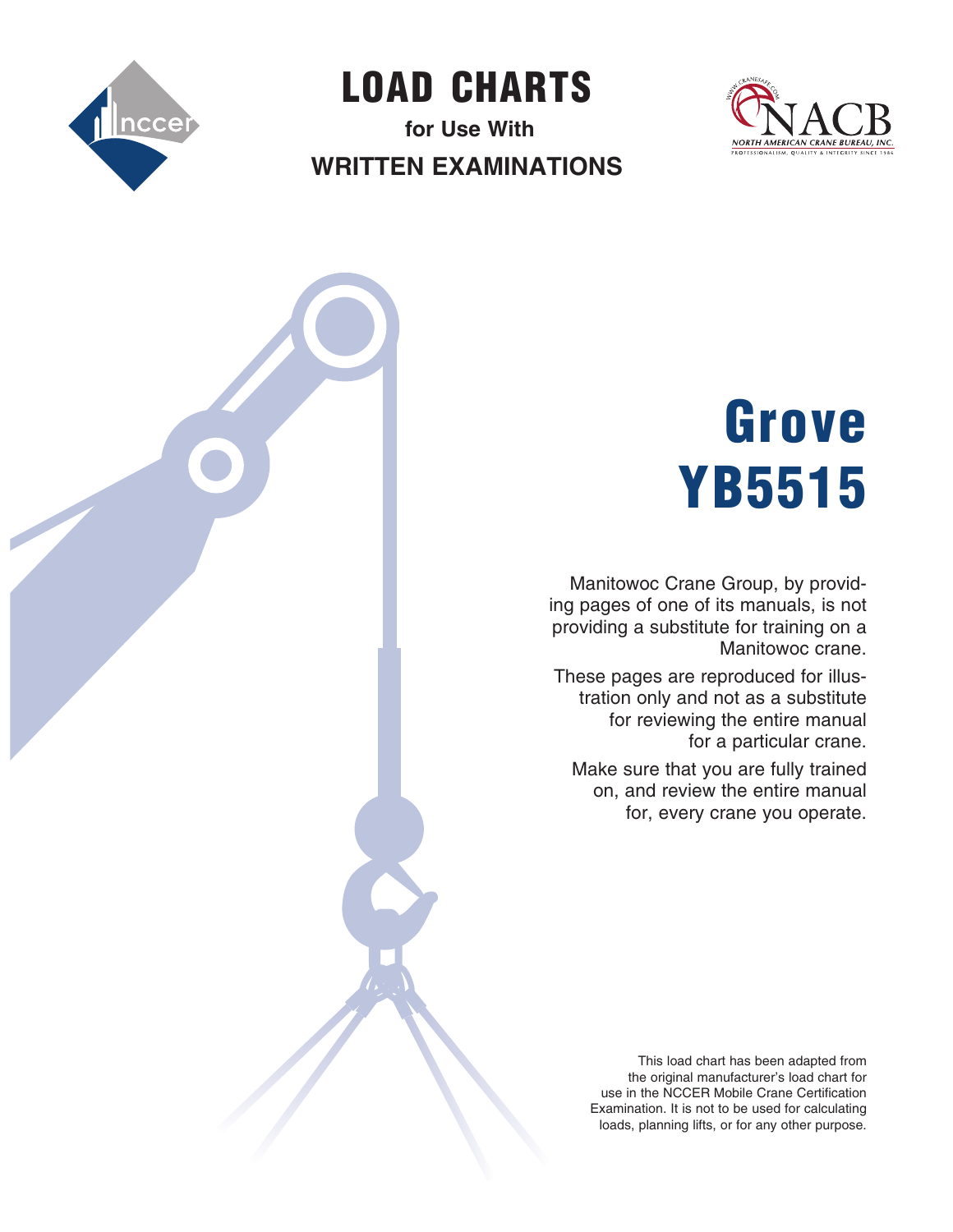## Range diagram



**YB5515** 

Operating radus in feet from axis of rotation

THIS CHART IS ONLY A GUIDE AND SHOULD NOT BE USED TO OPERATE THE CRANE. The individual crane's load chart, operating instructions and other instructional plates must be read and understood prior to operating the crane.